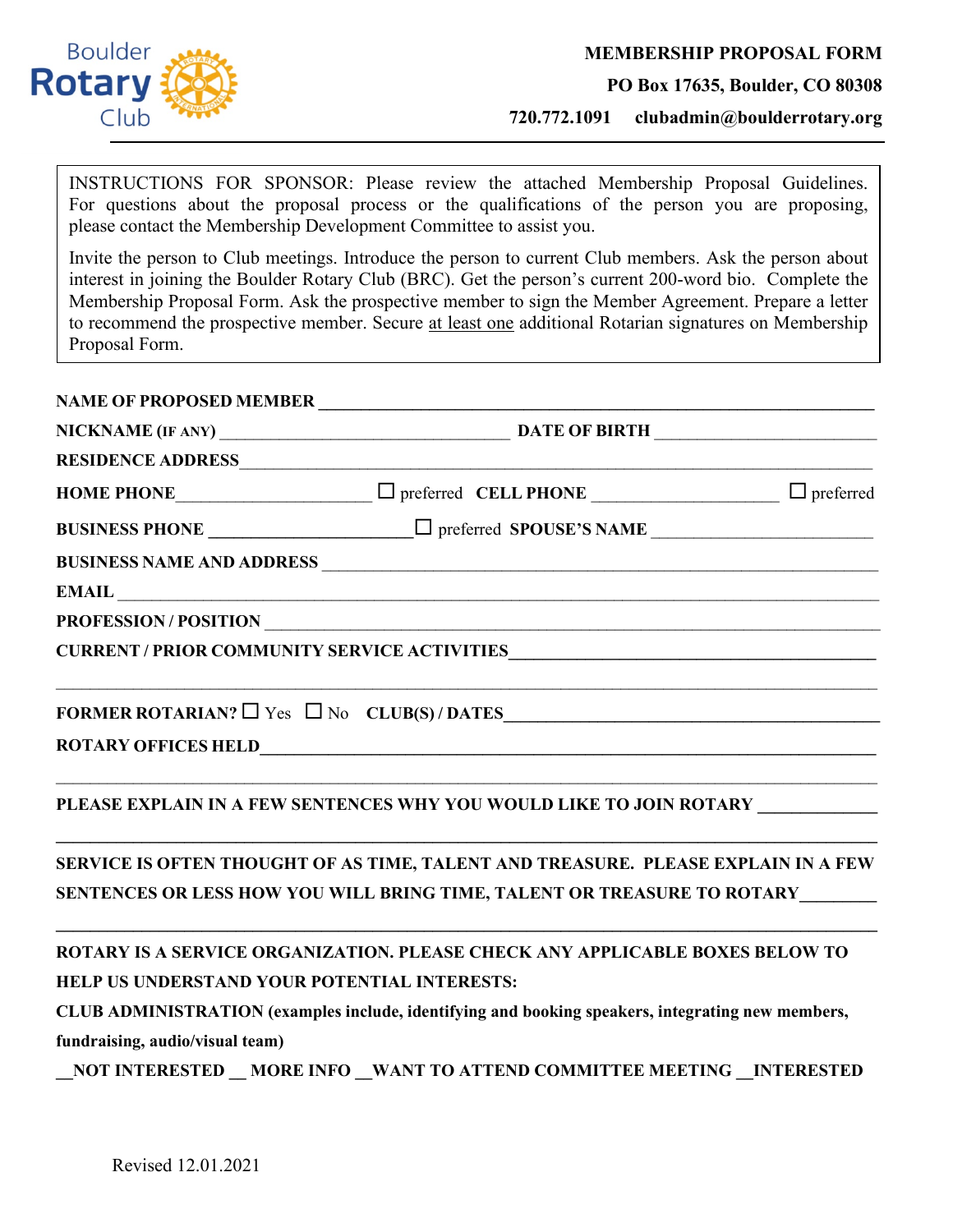**EDUCATION/MENTORSHIP (examples include: scholarships, study abroad programs, spelling bee, leadership programs, literacy programs, working hands on with elementary, high school or college students)**

**NOT INTERESTED \_\_MORE INFO \_\_ WANT TO ATTEND COMMITTEE MEETING \_\_INTERESTED** 

**LOCAL COMMUNITY SERVICE (examples include: food drives, holiday gift collection, assembling and distributing homeless kits, \_\_\_\_\_) \_\_NOT INTERESTED \_\_ MORE INFO \_\_WANT TO ATTEND COMMITTEE MEETING \_\_INTERESTED**

**WORLD COMMUNITY SERVICE (examples include: water service projects such as the Lakota project, computer refurbishing/recycling in the West Bank, \_\_\_)** 

**\_\_NOT INTERESTED \_\_ MORE INFO \_\_WANT TO ATTEND COMMITTEE MEETING \_\_INTERESTED**

## **ARE THERE ANY OTHER AREAS OF SERVICE (OR PARTICULAR SERVICE PROJECTS) NOT LISTED**  HERE THAT YOU ARE INTERESTED IN PURSUING WITH ROTARY?

**\_\_\_\_\_\_\_\_\_\_\_\_\_\_\_\_\_\_\_\_\_\_\_\_\_\_\_\_\_\_\_\_\_\_\_\_\_\_\_\_\_\_\_\_\_\_\_\_\_\_\_\_\_\_\_\_\_\_\_\_\_\_\_\_\_\_\_\_\_\_\_\_\_\_\_\_\_\_\_\_\_\_\_\_\_\_\_\_\_\_\_\_\_\_\_**

| <b>SIGNATURE</b> |
|------------------|
|                  |

| <b>SPONSOR</b>                         |  |
|----------------------------------------|--|
| SUPPORTING MEMBER $\Box$               |  |
| or CO-SPONSOR $\Box$                   |  |
| <b>SUPPORTING MEMBER</b><br>(OPTIONAL) |  |
| <b>SUPPORTING MEMBER</b><br>(OPTIONAL) |  |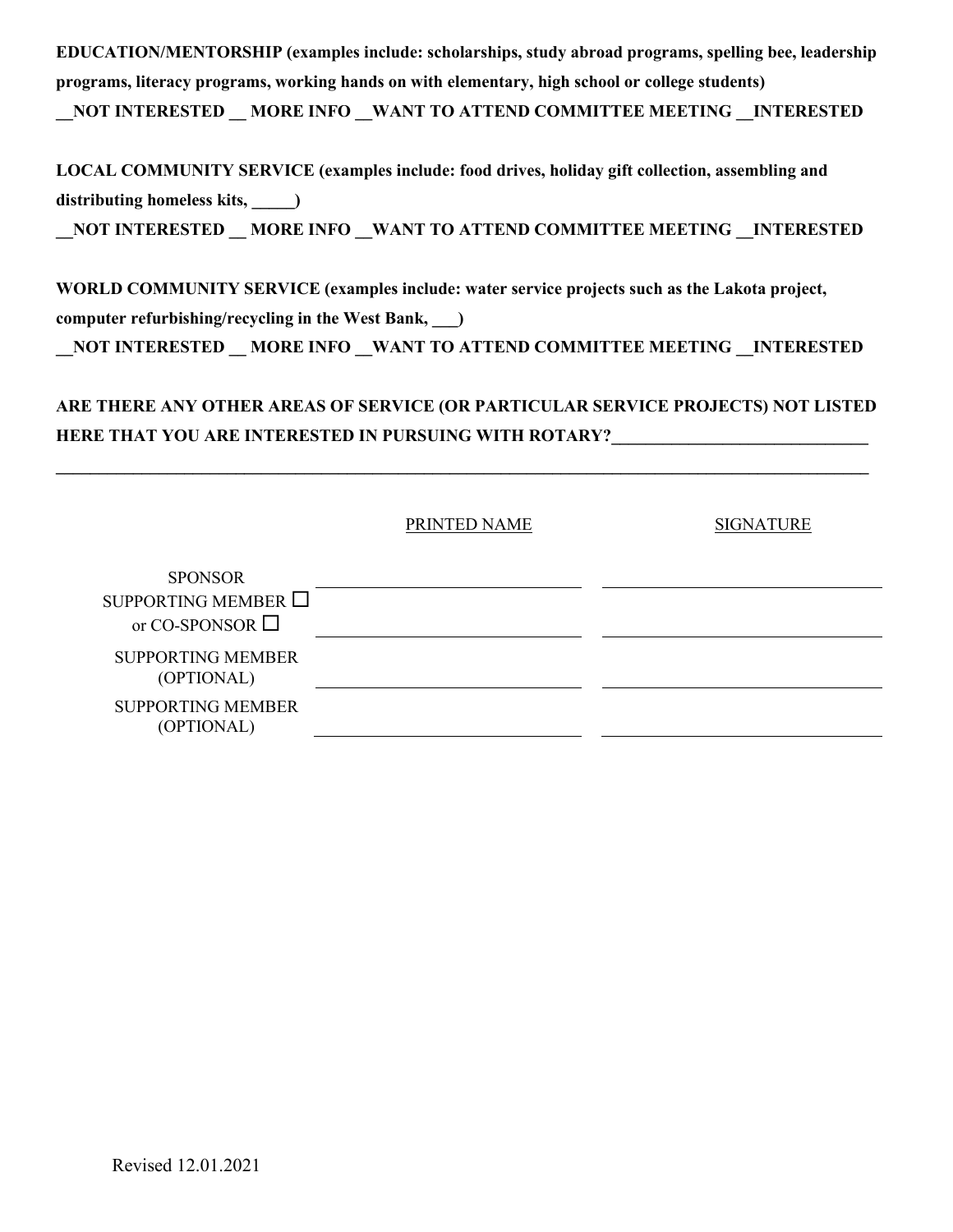### **BOULDER ROTARY CLUB PROPOSED MEMBER AGREEMENT**

I, the consideration as a generator of the understand that I am under consideration as a member of the Rotary Club of Boulder, Colorado and that my membership is subject to the approval of the membership-at-large after publication of my name in the Club Bulletin.

I hereby grant permission for my name to be published in the Club Bulletin as being proposed for membership and release and waive any and all claims I may have in the event I am not, for any reason, accepted for membership in Boulder Rotary.

#### **Object of Rotary**

I understand that the object of Rotary is to encourage and foster the ideal of service as a basis of worthy enterprise and, in particular, to encourage and foster:

- $\triangle$  The development of acquaintance as an opportunity for service.
- $\triangleleft$  High ethical standards in business and professions through:
	- The recognition of the worthiness of all useful occupations.
	- The dignifying by each Rotarian of his or her occupation as an opportunity to serve society.
- \* The application of the ideal of service by every Rotarian to his or her personal, business, and community life.
- The advancement of international understanding, goodwill, and peace through a world of fellowship of business and professional people united in the ideal of service.

#### **Membership Obligations**

#### **Boulder Rotary Club:**

The membership obligations of Rotary include a quarterly assessment of \$150.00 for club dues which go toward club expenses, facility fees and Zoom for meetings, and District and Rotary International dues. Additionally, the cost of meals is \$29.00 per meeting or \$27.00 for those that choose Auto-RSVP and is billed monthly. Regular attendance at the 12:00 pm Friday weekly meeting is encouraged. I understand that I am obligated to the Boulder Rotary Club for quarterly assessments until I offer my written resignation from the Club.

By my signature below, I affirm that I subscribe to these objectives of Rotary and accept my obligations as a Boulder Rotary Club member.

Printed Name  $\blacksquare$ 

Signature of proposed member

Date Signed **Example 2** and the set of the set of the set of the set of the set of the set of the set of the set of the set of the set of the set of the set of the set of the set of the set of the set of the set of the set

Preferred Name for Badge \_\_\_\_\_\_\_\_\_\_\_\_\_\_\_\_\_\_\_\_\_\_\_\_\_\_\_\_\_\_\_\_\_\_\_\_\_\_\_\_\_\_\_\_\_\_\_\_\_\_\_\_\_\_\_\_